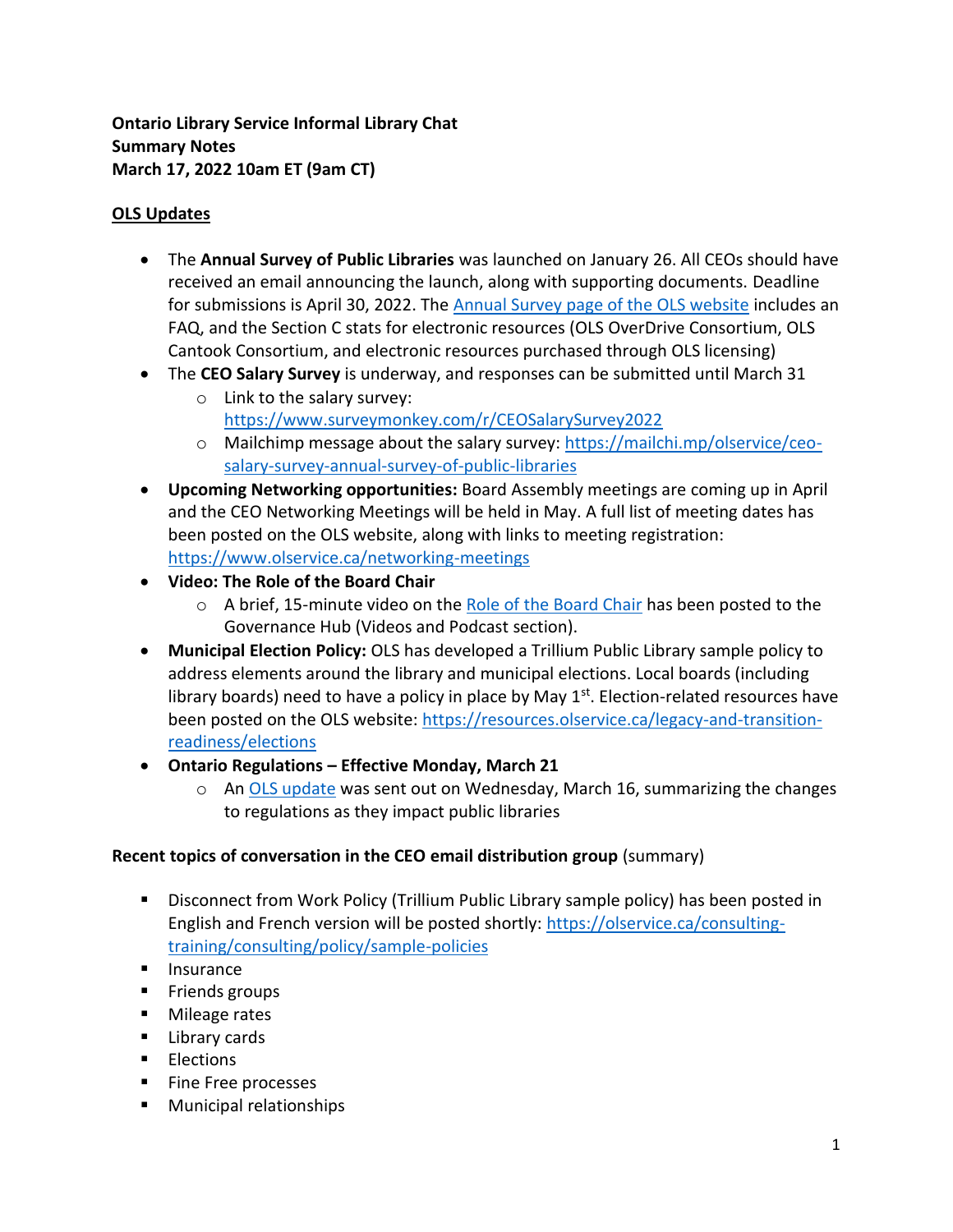### **COVID-19 Snapshot of Library Services**

- Those in attendance were polled on current service levels for their libraries
- This week's poll included new questions about physical barriers within the library space, changes to masking requirements for staff and patrons, the return of volunteers to the library, and changes to COVID-related policies.
- See the [COVID-19 Snapshot of Library Services](https://olservice.sharepoint.com/:x:/t/ConsultingMeetings/EVb1lz_ndeZAh4bpU7lrPOQBM5E0VVMNS3TG8iUNFDNORA?e=fh8CKc) document for the poll results, as well as results from previous Informal Library Chat polls.
- Suggestions for revisions to the questions asked in this poll are welcomed and encouraged.

### **Discussion Topics**

### **Hours for seniors/vulnerable populations**

• CEOs discussed the possibility of introducing dedicated hours for seniors and other vulnerable populations following the lifting of public health measures related to COVID-19

### **Lifting of masking mandates**

- CEOs discussed their approaches to the upcoming lifting of public health measures related to legislated masking mandates
	- o Some libraries opting for a "masks optional" or "masks encouraged" approach
	- $\circ$  Some municipalities have passed a resolution to keep the masking requirement in place for a specific period of time after the legislated requirement is lifted
	- o Some libraries will be providing PPE to those who want it (staff and patrons)

### **Signage**

- CEOs discussed how to handle signage within the library following the lifting of legislated requirements
- Suggestions included performing an audit of current signage to ensure it's still relevant, using minimal signage, making use of easels/bulletin boards at the entrance, and changing/refreshing signage often

### **Food and beverages at library programs**

• CEOs discussed whether food and beverages will be reintroduced at library programs, especially children and teen programs